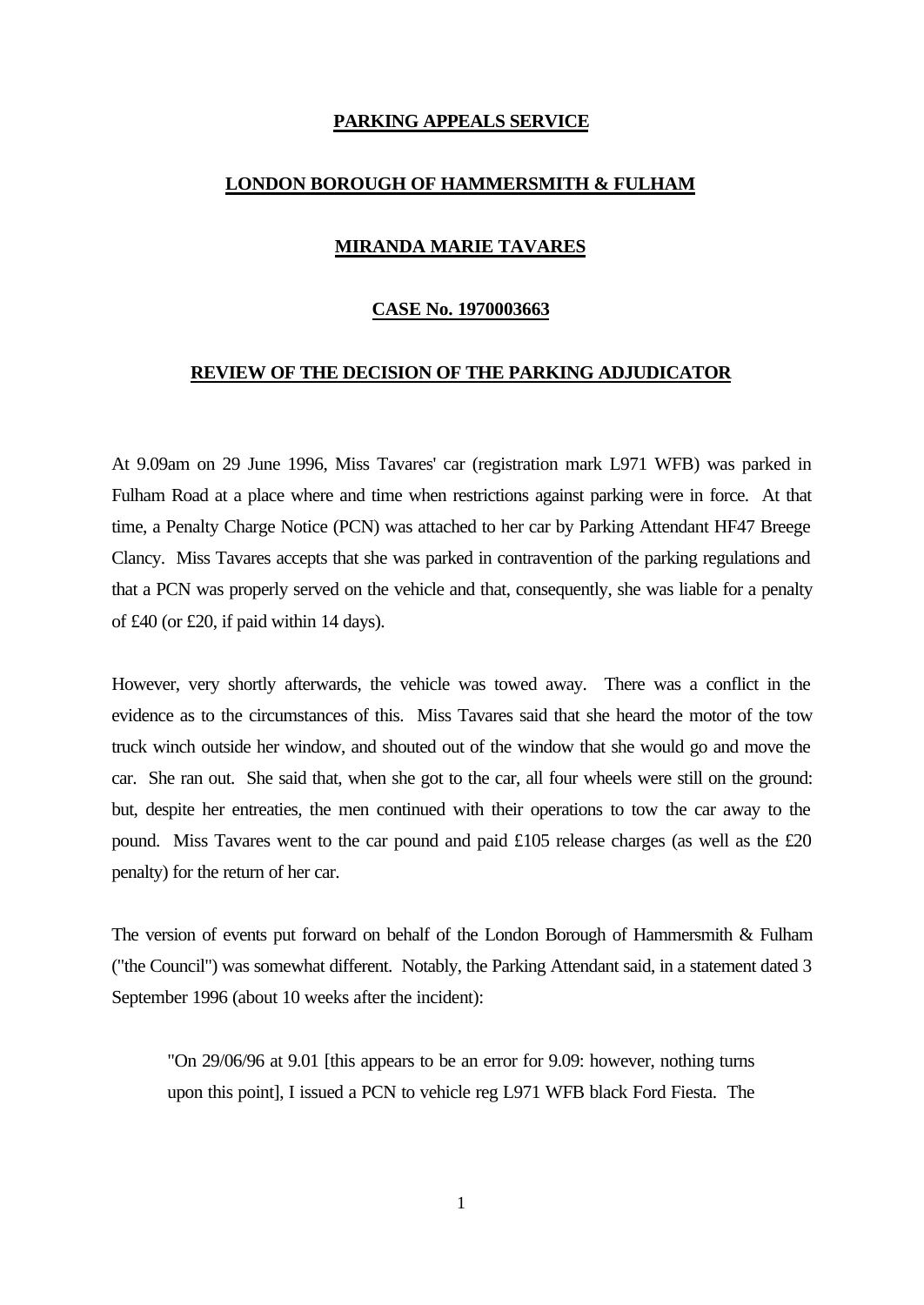offence was 02 [i.e. parking, loading or unloading contrary to restrictions in force] obstruction to flow of traffic. *I would not have continued with the removal if all four wheels were not off the ground when the owner returned*" [emphasis added].

Miss Tavares did not object to paying the £20 penalty, but she did object to paying the release charges. She made representations to the Council, who turned them down. She then appealed to the Parking Appeal Service, and that appeal was heard by the Parking Adjudicator Edward Houghton on 9 November 1996. He heard the evidence of Miss Tavares and a witness she called, and allowed the appeal in the following terms:

"[Miss Tavares] does not dispute that the offence was committed and [the Council] was entitled to have the vehicle removed. However, I prefer the evidence of [Miss Tavares] and her witness who both have a very clear recollection of events to that of [Parking Attendant Clancy's] statement made many weeks after and referring only to usual practice. I find that the vehicle had not been lifted when [Miss Tavares] returned and she should have been allowed to remove it."

Mr Houghton directed the Council to refund the release charges paid, but not the penalty charge (which, as indicated above, was not disputed by Miss Tavares).

The Council now seek a review of Mr Houghton's decision. They cannot properly dispute Mr Houghton's finding of fact, nor do they do so, but they say that he made an error of law. It is upon this point of principle which, in the interests of justice, they seek clarification. In line with usual practice where a local authority seeks a review on a matter of principle, the Council have already refunded the release charges as directed in the original decision, and have indicated that they will not pursue these charges whatever the outcome of this review. That was a very proper course for the Council to follow.

Turning to the issue of principle before me, it is clear that the scheme of the Road Traffic Act 1991 gives a local authority a wide discretion in the enforcement of parking regulations, if there is a contravention of those regulations. The enforcing local authority has a full panoply of procedures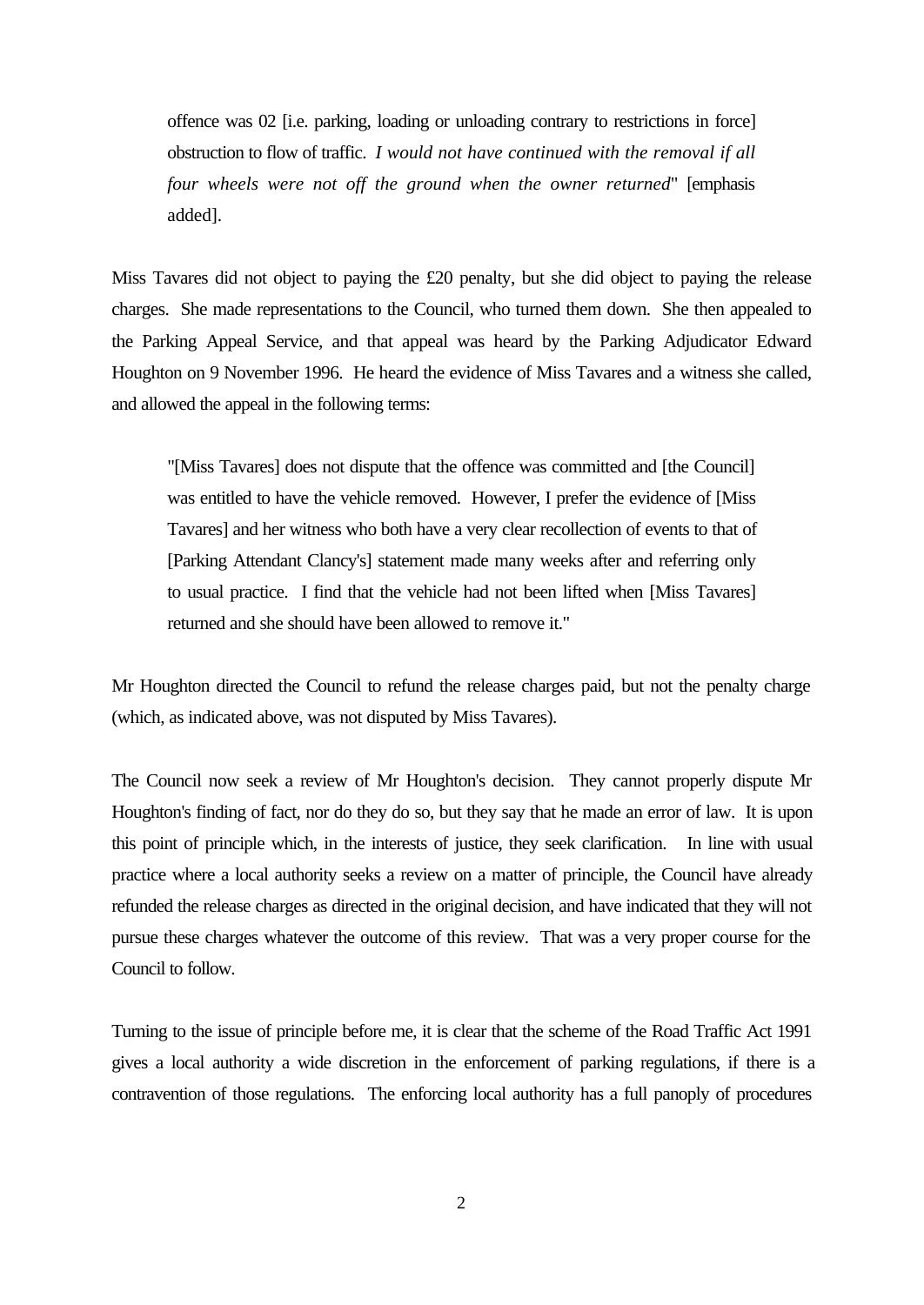available. It may merely issue a PCN. It may proceed to immobilise the vehicle, by clamping it. It may tow the vehicle away. Whether the authority takes any steps at all (and, if it decides to act, the steps it does take) are matters within its own discretion. No doubt all authorities will have certain classes of contravention which they may particularly target for specific enforcement steps: for example, an authority may prioritise vehicles parked in doctor-only bays for towing away. Nevertheless, if a vehicle is parked in contravention of any regulation, subject to very limited exceptions provided by the regulatory scheme (e.g. special restrictions on steps which can be taken against disabled badge holders), the owner cannot complain about the method of enforcement adopted by the authority.

In this particular case, Miss Tavares accepts that she was parked in contravention of the regulations, and the Council were perfectly entitled to tow away her car.

Were they disentitled because Miss Tavares returned to the vehicle (on the basis of Mr Houghton's finding of fact) prior to any of the heels being lifted from the ground? The relevant statutory scheme is found in Part II of The Road Traffic Act 1991, and The Removal and Disposal of Vehicles Regulations 1986 as amended by The Removal and Disposal of Vehicles (Amendment) Regulations 1993 and The Removal and Disposal of Vehicles (Amendment) (No 2) Regulations 1993. This statutory scheme does not provide any such limitation on towing away: it does not provide that a vehicle cannot be towed away if none of the wheels of the vehicle has been lifted prior to the return of the vehicle owner. It simply provides that a Parking Attendant acting on behalf of a local authority may authorise the towing away of a vehicle, if it is in contravention of the regulations. Despite the finding of fact by the Parking Adjudicator in this case, that all four wheels of the vehicle were on the road when Miss Tavares returned, in terms of the statutory scheme, the Council were still entitled to continue the tow away operation.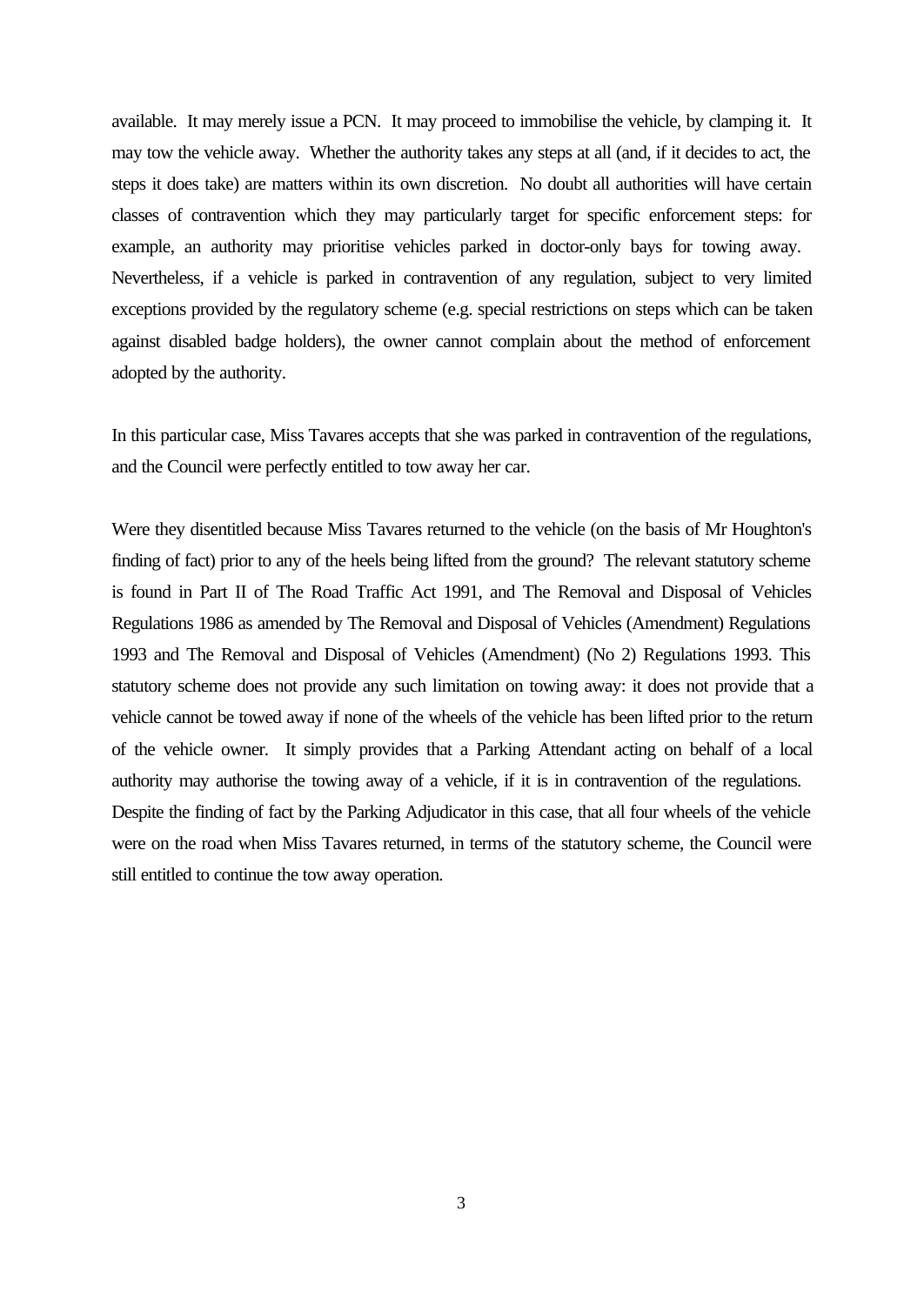This conclusion is supported by Section 71(4) of the Road Traffic Act 1991, which sets out the grounds upon which an owner can make representations to an authority against the payment of release charges where his vehicle has been immobilised or towed away. Where the authority does not accept the ground(s) put forward, the owner can then appeal to a Parking Adjudicator against the authority's refusal: consequently, the grounds listed in Section 71(4) are effectively the grounds upon which an owner can appeal to the Parking Appeals Service when his vehicle has been immobilised or towed away. None of those grounds covers the situation where a contravention has occurred, but an owner or driver returns to the vehicle prior to lifting. Consequently, in this case, the Adjudicator had no jurisdiction to allow the appeal on the ground upon which he purported to allow it.

However, the Council is a member of the Parking Committee for London (which is a committee comprising all of the 33 London boroughs within the decriminalised scheme of the 1991 Act for the enforcement of parking regulations). The Parking Committee have a Code of Practice on Parking Enforcement, Paragraph 16.3 of which provides:

"Occasionally the situation will arise when the vehicle owner returns while the vehicle is in the process of being lifted. The ruling adopted by the Metropolitan Police is that the vehicle must be returned to the owner if the wheels of the vehicle are still on the ground; authorities should adopt the same rule. The PCN will still be enforced in the normal manner."

This reflects guidelines given by the Department of Transport who, in Paragraph 9.15 of Guidance on Decriminalised Parking Enforcement Outside London (Local Authority Circular 1/95), say:

"Where the driver of a vehicle returns whilst a removal is being carried out, the Metropolitan Police have adopted the policy that the vehicle should be returned to its driver unless all the vehicle's wheels have left the original parking position. Local authorities should consider adopting the same guideline."

Although the Department's guideline was specifically directed to local authorities outside London, it was given under the same statutory scheme.